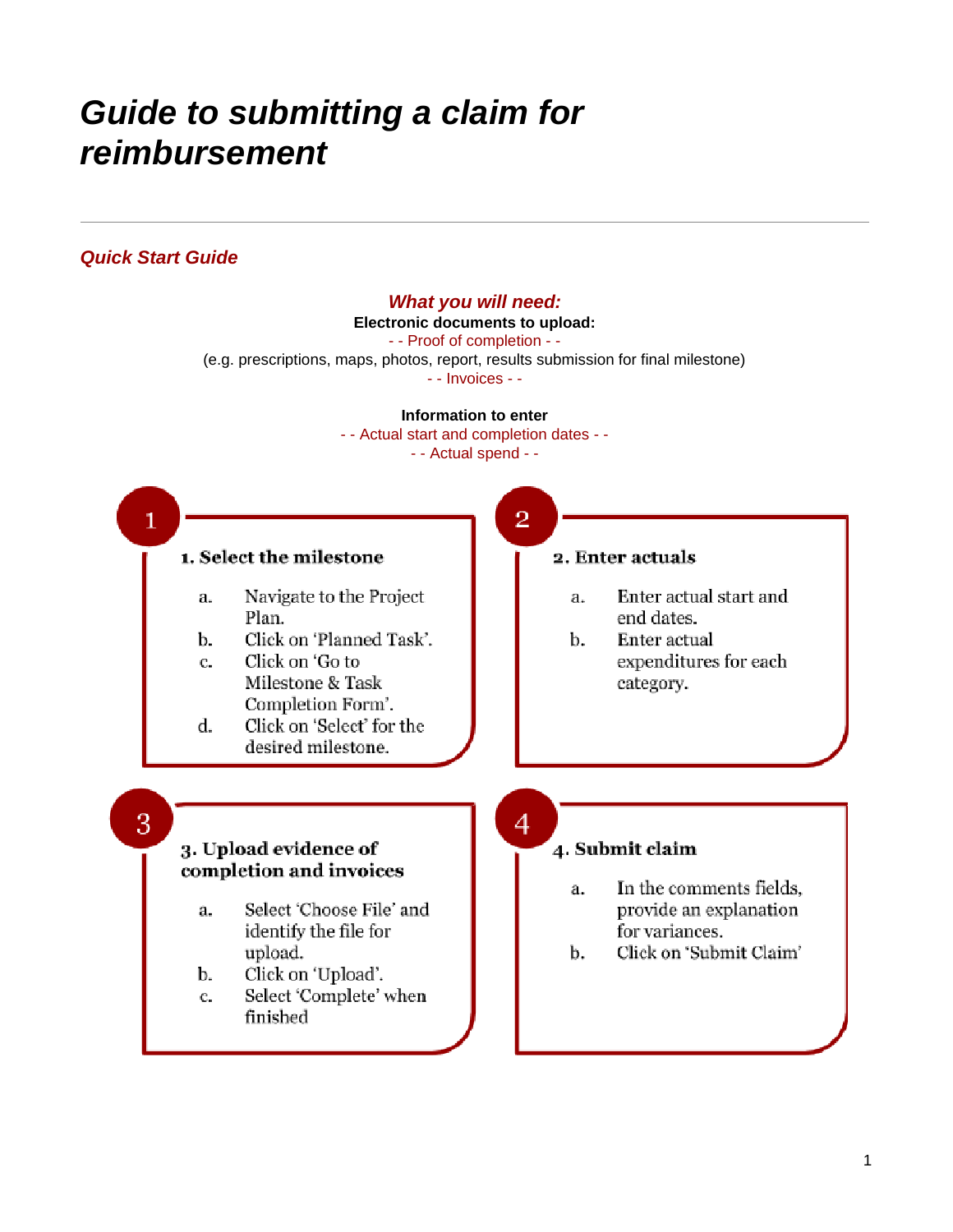### **Navigate to your Project Plan**

- 1. Log into the website: <https://fesims.outcome-plus.com/>
- 2. On the Home Page, click on 'Project Plan' in the menu bar at the top of the screen.

| Full Proposal<br>information +               | Investment Schedule<br>Project Plan | N Home<br><b>SERVICE</b><br>Welcome to the Forest Enhancement Society Information Management System (FESIMS) | Caroline Gibbeson (Proponent) [ Log Out |  |
|----------------------------------------------|-------------------------------------|--------------------------------------------------------------------------------------------------------------|-----------------------------------------|--|
| Click Here to navigate to last activity page |                                     |                                                                                                              |                                         |  |
| Call Notifications (O)                       | Call Notifications (O)              |                                                                                                              |                                         |  |
| Full Proposal (0)                            | No Notifications Available          |                                                                                                              |                                         |  |
| Project Plan (0)                             |                                     |                                                                                                              |                                         |  |
| Milestones-Claim (O)                         |                                     |                                                                                                              |                                         |  |

3. You will see your project plan in the list. Click on the project plan number to view the project plan.

|                                                     |                       |                |                         |                   |              |                        | Home Caroline Gibbeson (Proponent) | <b>Com</b> Log Out                                        |
|-----------------------------------------------------|-----------------------|----------------|-------------------------|-------------------|--------------|------------------------|------------------------------------|-----------------------------------------------------------|
| Full Proposal -<br>Information -                    | Investment Schedule - | Project Plan   |                         |                   |              |                        |                                    |                                                           |
| Project Plan                                        |                       |                |                         |                   |              |                        |                                    |                                                           |
|                                                     |                       |                |                         |                   |              |                        |                                    | <b>Download Documents</b>                                 |
| Calls:                                              |                       | Project Type:  |                         | Project Status:   |              | Organization           |                                    |                                                           |
| Show All Calls                                      | $\mathbf{v}$          | Show All Types | $\tau$                  | Show All Statuses | $\tau$       | Show All Organizations |                                    | $\bullet$                                                 |
| Go to Project #                                     |                       | Go             |                         |                   |              |                        |                                    |                                                           |
| <b>Project Plan a</b>                               | Title                 |                | Project Type            |                   | Organization |                        | <b>Status</b>                      |                                                           |
| WR0000099                                           | Test Application      |                | Wildfire Risk Reduction |                   | PWC          |                        | <b>PP</b> Cancelled                |                                                           |
| Page 1 of T<br>$\mathcal{H}=\mathbb{T}$ .<br><br>is |                       |                |                         |                   |              |                        |                                    | <b>STERN STATE</b><br>Row Per Page<br>10<br>$\mathcal{R}$ |

4. Once in the project plan view, click on the 'Planned Task' tab.

| Project #: RB0000359<br>Project Status: PP Submitted |                 |                                               |                                  |                                 |                              | <b>G</b> Print                   |
|------------------------------------------------------|-----------------|-----------------------------------------------|----------------------------------|---------------------------------|------------------------------|----------------------------------|
|                                                      |                 | - 2                                           | -0-                              | ------------- <b>-</b>          |                              |                                  |
| Project Information                                  | Project Details | Call<br><b>Planned Task</b><br>Completed Task | FP.<br>is.<br>Accounting Details | pp<br>Claims<br>Advance Payment | Audit Details                | Change History<br>Project Update |
|                                                      |                 |                                               |                                  |                                 |                              |                                  |
| Planned milestone & task                             |                 |                                               |                                  |                                 |                              |                                  |
| Milestone                                            | <b>Status</b>   | <b>Start Date</b>                             | <b>End Date</b>                  | <b>Proponent Funds</b>          | <b>FESBC Allocated Funds</b> | <b>Total Funds</b>               |
| K51203 Phase 1                                       | Created         | 08/27/2018                                    | 09/02/2018                       | \$0.00                          | \$27,305.84                  | \$27,305.B4                      |
| K51203 Final                                         | Created         | 09/03/2016                                    | 05/12/2018                       | \$0.00                          | \$24154.96                   | \$24,754.96                      |
| Total                                                |                 |                                               |                                  | \$0.00                          | \$51,460.80                  | \$51,460.80                      |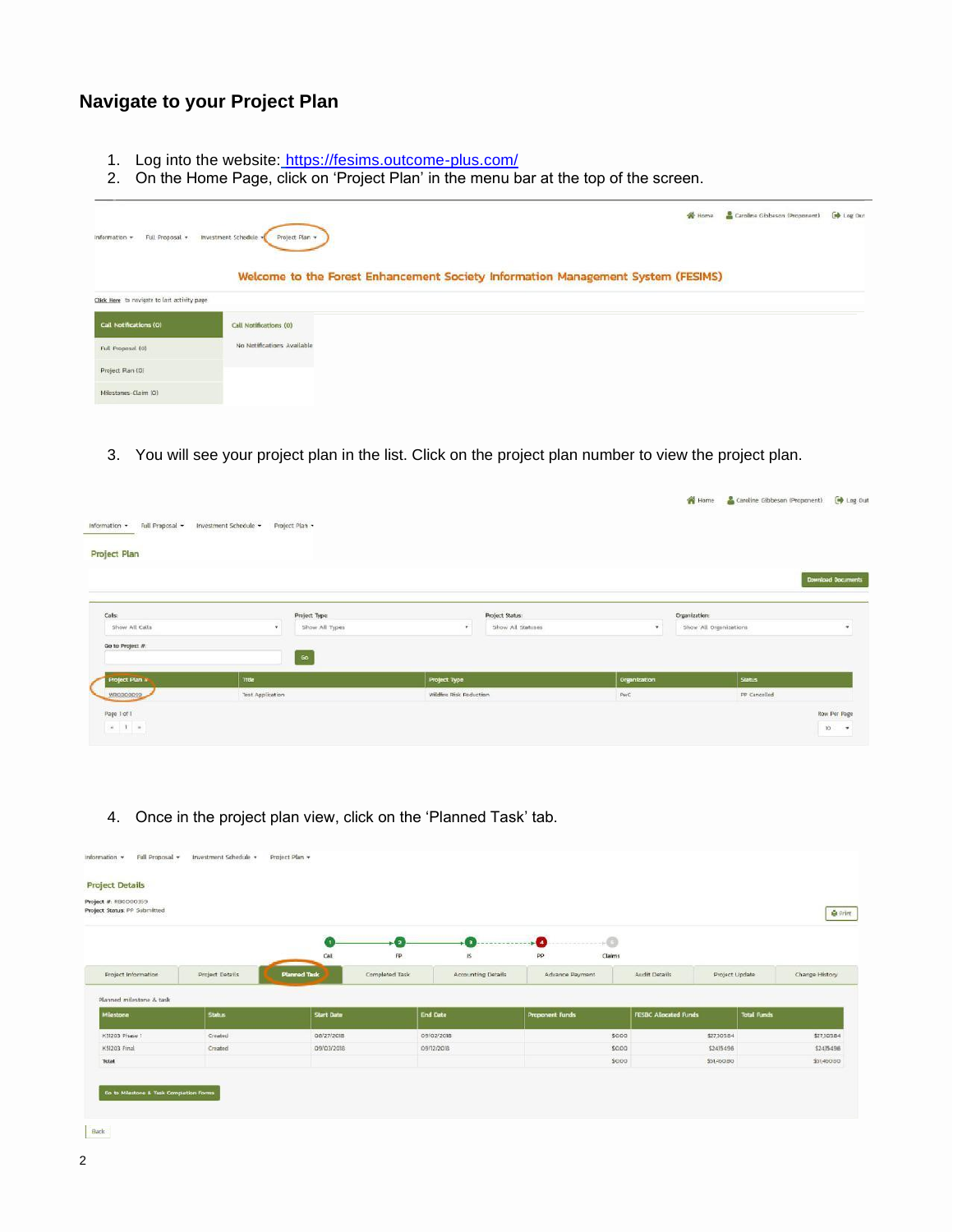#### *Before you can submit a claim for reimbursement, you will first need to complete a corresponding activity milestone.*

1. Click on 'Go to Milestone & Task Completion Forms'.

|                          |                 | -0<br>G                                      | -0                             | (1)<br>$\cdot$                  |                                 |                    |
|--------------------------|-----------------|----------------------------------------------|--------------------------------|---------------------------------|---------------------------------|--------------------|
| Project Information      | Project Details | PP.<br><b>Planned Task</b><br>Completed Task | в<br><b>Accounting Details</b> | PP<br>Claims<br>Advance Payment | Audit Details<br>Project Update | Change History     |
| Planned milestone & task |                 |                                              |                                |                                 |                                 |                    |
| <b>Milestone</b>         | <b>Status</b>   | <b>Start Date</b>                            | <b>End Date</b>                | <b>Proponent Funds</b>          | <b>FESBC Allocated Funds</b>    | <b>Total Funds</b> |
| K51203 Phase 1           | Created         | 08/27/2018                                   | 09/02/2018                     | 5000                            | \$27,305.84                     | \$27305.84         |
|                          |                 | 09/03/2018                                   | 09/12/2018                     | \$0.00                          | \$24.154.96                     | \$24,154.96        |
| K51203 Final             | Created         |                                              |                                |                                 |                                 |                    |

2. Select a milestone you want to complete by clicking on 'select'.

| Information - | Full Proposal - | Investment Schedule - | Project Plan - |
|---------------|-----------------|-----------------------|----------------|

#### Milestones & Tasks Completion Form

Project #: RB0000359

| Action | Milestone      | <b>Status</b> | <b>Start Date</b> | <b>End Date</b> | <b>Proponent Fund</b> |
|--------|----------------|---------------|-------------------|-----------------|-----------------------|
| Select | K51203 Phase 1 | Created       | 08/27/2018        | 09/02/2018      | \$0.00                |
| Select | K51203 Final   | Created       | 09/03/2018        | 09/12/2018      | \$0.00                |
| Total  |                |               |                   |                 | \$0.00                |

3. Fill out 'Milestone & Tasks Completion Form' by entering actual start and end dates. Enter the actual output and project expenditures.

4. To attach deliverables in the 'Proof of Milestone Completion', click on 'Choose File', select your document and click 'Upload'. Invoices associated with the milestone activity you are working on are uploaded the same way in the 'Milestone Invoice' line.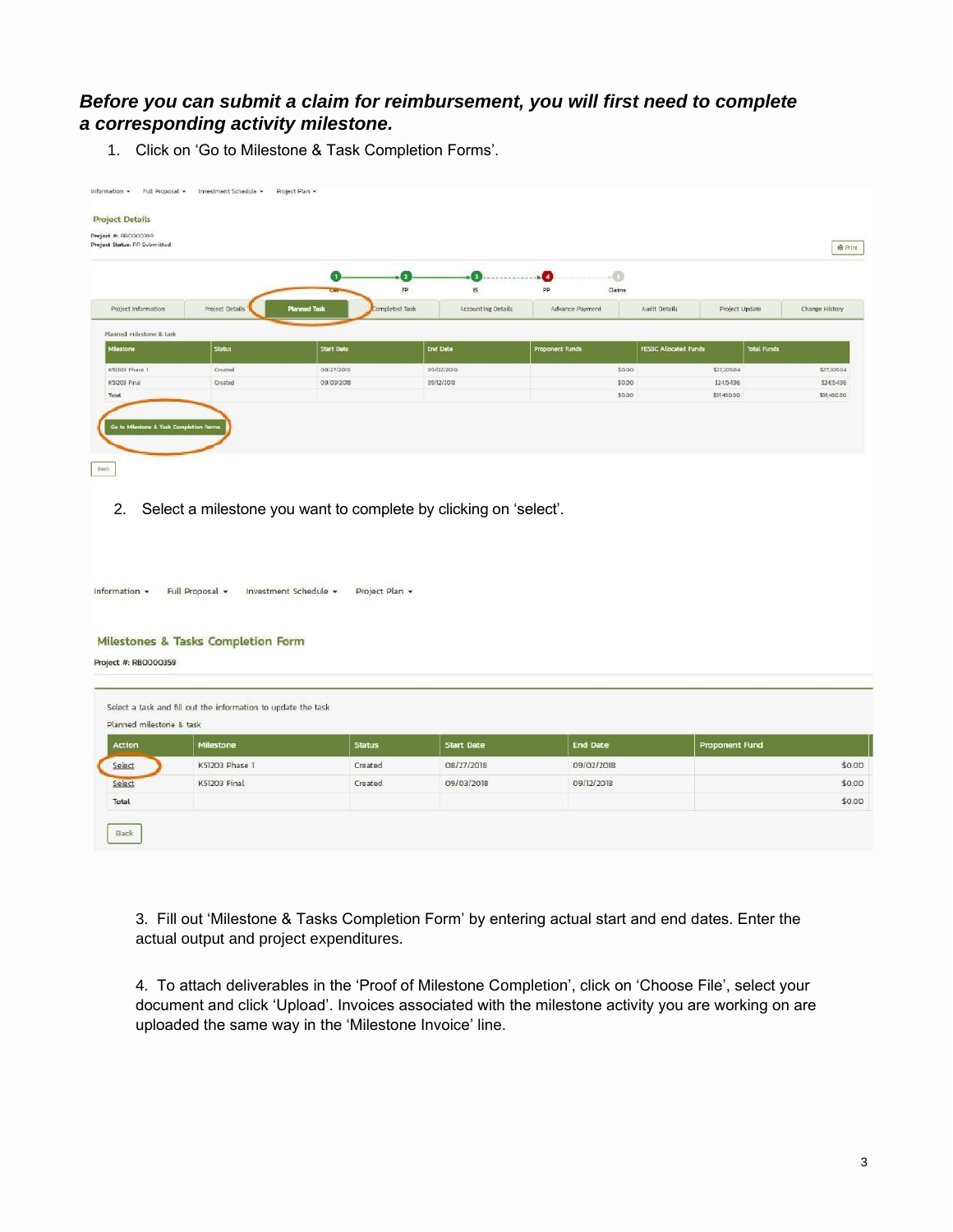5. Once you are ready to submit the milestone completion form click on the 'Complete' button.

| Attach Proof of Milestone Completion | Choose File No file chosen                | Lipload                         |
|--------------------------------------|-------------------------------------------|---------------------------------|
|                                      | WLA Allocations for LBI for 2016_17 pdf X |                                 |
| Attach Milestone Invoice             | Choose File No file chosen                | Upload                          |
|                                      | WLA Allocations for LBI for 2016 17 pdf X | the property of the property of |

**Note:** You can save at any point without completing by clicking on 'Save as Draft'. The next time you go into your project, it will be as you left it.

- 6. When you complete a milestone by clicking on the 'Complete' button you will be taken to the 'Claim Funds' form. You can also find the 'Claim Funds' form in the 'Completed Tasks' tab of your project plan.
- 7. In the comments fields, provide an explanation for any variances between planned and actual outputs, funds and milestone completion dates.

| Yoject #: IN20000066                                                                                                                                                                   |                                          |          |                         |                             |                         |                      |           |
|----------------------------------------------------------------------------------------------------------------------------------------------------------------------------------------|------------------------------------------|----------|-------------------------|-----------------------------|-------------------------|----------------------|-----------|
|                                                                                                                                                                                        |                                          |          | -0-<br>Ω<br>pp          | $-0$<br>Mitestone<br>Claims |                         |                      |           |
| Ford Cleim Form:                                                                                                                                                                       |                                          |          |                         |                             |                         |                      |           |
| Miestone                                                                                                                                                                               | 36 Tracentally treplementations          |          |                         |                             |                         |                      |           |
| 59838                                                                                                                                                                                  | Process Payment                          |          |                         |                             |                         |                      |           |
| Project Progress                                                                                                                                                                       | WLA Allocations for LBI for 2016_17 pdf. |          |                         |                             |                         |                      |           |
| Manstons Invoice                                                                                                                                                                       | WLA Altocolona for LBI for 2016_17 pdf.  |          |                         |                             |                         |                      |           |
| <b>Planned Start Date</b>                                                                                                                                                              | Planned End Date                         |          | Planned Proponent Funds |                             | Planned Requested Funds | Total Funds          |           |
| 02/01/2017                                                                                                                                                                             | 03/28/2017                               |          |                         | \$1,528.50                  |                         | \$3,566.50           | 35,095.00 |
| Actual Start Date                                                                                                                                                                      | Actual End Date                          |          | Actual Proponent Funds  |                             | Actual Requested Funds  | <b>Total Funds</b>   |           |
| 04/19/2017                                                                                                                                                                             | 04/30/2017                               |          |                         | \$1,526.50                  |                         | \$3,588.50           | 55,055.00 |
| <b>STOWAND WORKS</b>                                                                                                                                                                   |                                          |          |                         |                             |                         |                      |           |
| <b>Clubsic Analysis</b><br><b>Dutput Category</b>                                                                                                                                      | Planned                                  | Artist   |                         | Variance                    | Variance %              | <b>Commerts</b>      |           |
|                                                                                                                                                                                        |                                          | 0.00     | 0.00                    |                             | $-0.00$                 | 00.                  |           |
|                                                                                                                                                                                        |                                          |          |                         |                             |                         |                      |           |
|                                                                                                                                                                                        | <b>Actual Funds</b>                      |          | Variance                |                             | Valuece %               | Comment <sup>*</sup> |           |
|                                                                                                                                                                                        | 1,529.00                                 | 1,626.60 |                         | 0.60                        |                         | $00$                 |           |
|                                                                                                                                                                                        |                                          |          |                         |                             |                         |                      |           |
|                                                                                                                                                                                        | Actual Funds                             |          | Variance                |                             | Variance %              | <b>Commerts</b>      |           |
|                                                                                                                                                                                        | 3,566.50                                 | 3,095.50 |                         | 000                         |                         | 00                   |           |
|                                                                                                                                                                                        |                                          |          |                         |                             |                         |                      |           |
|                                                                                                                                                                                        | <b>Total Actual Funds</b>                |          | variance                |                             | Variance %              | <b>Commerts</b>      |           |
| Namber of Farms:<br>Proponent Funds cost analyse<br><b>Planned Funds</b><br>Requested Funds cost analysis<br><b>Planned Funds</b><br>Total Cost analysis<br><b>Total Planned Funds</b> | 5.056.00                                 | 5,095.00 |                         | 0.00                        |                         | no                   |           |